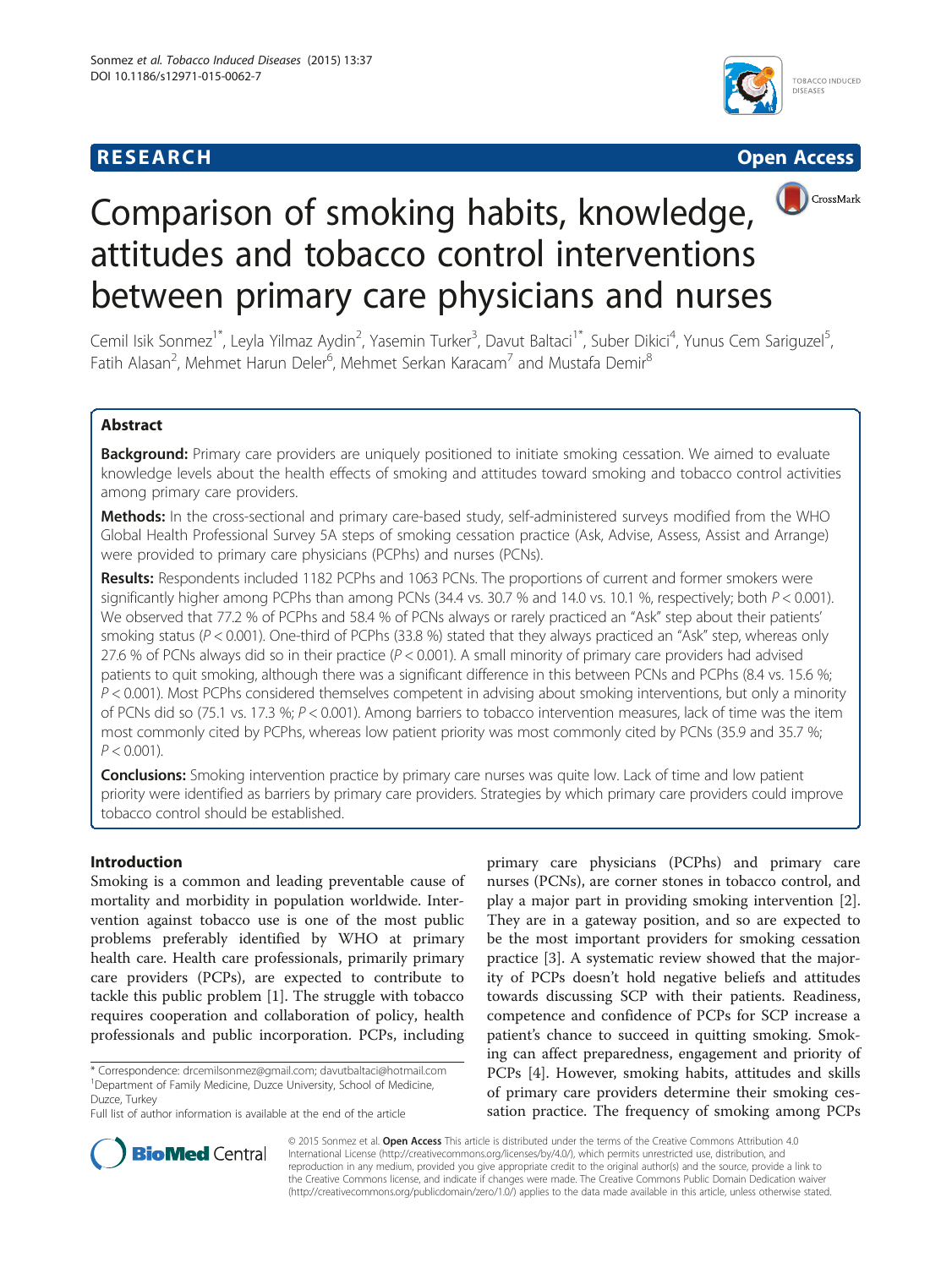is not rare, and this undermines their roles and practice [[5, 6\]](#page-5-0).

It is essential that health care providers consistently identify and document the status of smoking and appropriately practice smoking intervention for every tobacco user encountered in a health care setting, not only the ones already suffering from tobacco-related diseases. It was suggested that there were many reasons for PCPs to fail in smoking intervention, such as lack of knowledge about how to identify smokers quickly and easily, time constraints, incompetence, limited training in tobacco cessation, or lack of reimbursement [\[7,](#page-5-0) [8\]](#page-6-0).

Both primary care nurses and physicians are almost equally responsible for tobacco interventions, although they are different health care groups. A few developed countries such as England, Netherland and Denmark have established tobacco control in their primary care settings and have vested both primary care nurses and physicians with authority for smoking cessation practice. Non-smoking by health professionals is a model behavior for their patients as well as for the general public. Ratio of tobacco use among health professionals has decreased in many developed countries in the last 20 years [\[9](#page-6-0)]. Beside the successful strategy and policy against tobacco use, its prevalence remains high in Turkey according to The Report 2010 of Health Ministry of Turkey and Global Youth Tobacco Survey. They notified that smoking use among PCPs were about 30 % and 31 % [[10](#page-6-0), [11\]](#page-6-0). The purpose of the study was to evaluate and compare the knowledge level about health effects of smoking, their attitudes towards smoking and antitobacco control activities between primary care providers in Turkey.

#### Methods

#### Study design and data collection

The study protocol was described in a previous publication by Baltaci et al. [[12](#page-6-0)]. The target group was primary care providers, including primary care physicians (PCPhs) and primary care nurses (PCNs), working in primary care settings through Turkey. A structured questionnaire modified from the Global Health Professional Survey, originally developed by the World Health Organization (WHO), was used. The survey was given to PCPhs and PCNs in primary care settings and was self-administered. The study surveys were distributed to 1500 PCPhs and 1500 PCNs, mostly as handouts (94.2 %). In total, 1233 surveys from PCPhs (response rate 82.2 %) and 1340 surveys from PCNs (response rate 89.3 %) were returned. Surveys from 12 PCPhs and 17 PCNs with missing data were excluded.

The survey covered smoking habits, basic sociodemographic information, smoking intervention skills, knowledge about smoking's effects, barriers to smoking cessation practices, attitudes toward smoking, and intention to quit smoking among PCPs. Knowledge level was evaluated with five items regarding the harmful effects of smoking, and attitudes were evaluated with 15 items regarding the physician's role in tobacco control and anti-smoking activities. The Fagerstrom nicotine dependence test (FNDT) was applied to current smokers. Barriers to tobacco intervention were evaluated with questions asking about four possible barriers: lack of time, low patient priority, low provider priority, and lack of reimbursement. All information was analyzed, and results for PCPh and PCN participants were compared.

#### Ethics

Legal permission for the study was provided by the Department of Family Medicine, Institution of Public Health, Ministry of Health, Republic of Turkey. Before completing the survey, all providers were informed about the study by a cover sheet. Participation in the study was voluntary. The study was approved by the Ethics Committee of Medical Faculty, Duzce University, and was in accordance with the ethical standards laid down in the Declaration of Helsinki (1964). The questionnaire was anonymous, and confidentiality of the data was maintained.

#### **Statistics**

Statistical analyses were performed using SPSS software (ver. 20.0 for Windows, SPSS, Inc., Chicago, IL, USA). Continuous variables are expressed as mean ± standard deviation and categorical variables were stated as percentage and frequency. Comparisons of PCPh and PCN results for categorical variables were performed using the  $\chi^2$  test or Fisher's exact test. Continuous variables were tested for a normal distribution using the Kolmogorov–Smirnov test. Comparisons of continuous variables with normal distributions were made using the Student's t-test. Variables that were not normally distributed were log-transformed, and then the Student's t-test was used. A  $p$ -value <0.05 was considered to indicate statistical significance.

#### Results

Respondents included 1182 PCPhs (male: 59.6 %, female: 43.1 %) and 1063 PCNs (male: 8.2 %, female: 91.8 %) who had been working in primary care settings. The mean ages of the PCPhs and PCNs were  $38.8 \pm 6.8$  and 33.6  $\pm$  6.3 years, respectively (*P* < 0.001).

Table [1](#page-2-0) provides information about the smoking habits of the primary care providers. The frequency of current smokers among male participants in both groups was higher than that for female participants  $(P = 0.001$  and 0.001, respectively). The proportions of current and former smokers were significantly higher among PCPhs than among PCNs (34.4 vs. 30.7 % and 14.0 vs. 10.1 %, respectively; P < 0.001). Smoking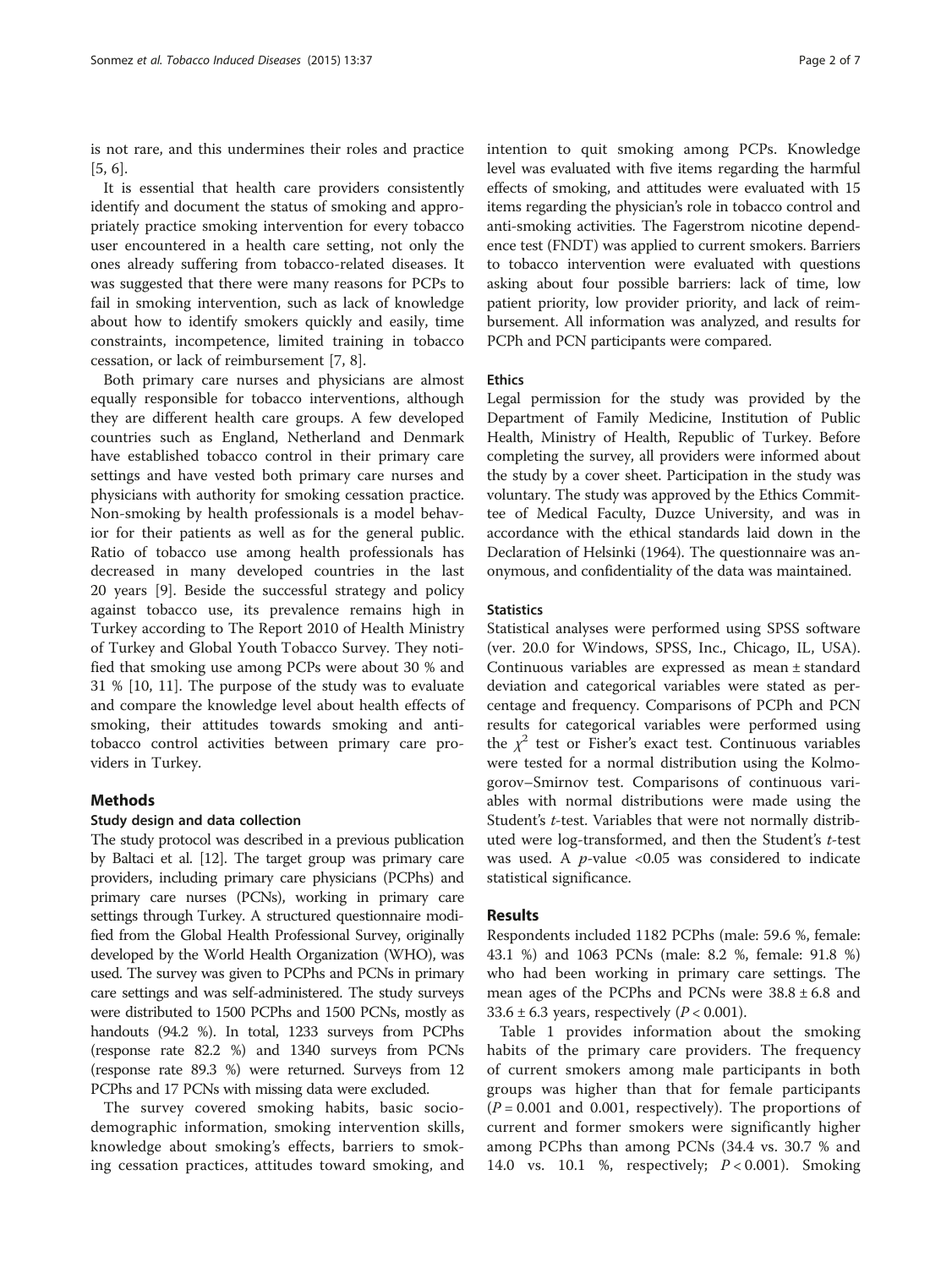<span id="page-2-0"></span>Table 1 Smoking habits of primary care physicians and nurses

| Smoking habits                         | PCPhs (%,<br>means $\pm$ SD) | PCNs (%,<br>$means + SD$ | P       |
|----------------------------------------|------------------------------|--------------------------|---------|
| Smoking status                         |                              |                          |         |
| Current                                | 34.4 %                       | 30.7 %                   |         |
| Former                                 | 14.0 %                       | 10.1 %                   | < 0.001 |
| Non-smoker                             | 51.5 %                       | 59.3 %                   |         |
| Duration of<br>smoking (year)          | $14.6 + 7.2$                 | $12.1 + 6.2$             | < 0.001 |
| Age of smoking<br>initiation (year)    | $21.7 \pm 5.1$               | $20.6 + 4.3$             | 0.086   |
| Age of smoking cessation (year)        | $34.2 + 6.5$                 | $79.3 + 6.2$             | < 0.001 |
| Amount of<br>cigarette<br>a day (unit) | $19.2 + 6.6$                 | $14.8 \pm 8.9$           | < 0.001 |
| <b>FNDT</b>                            | $3.7 \pm 2.7$                | $3.4 \pm 2.2$            | 0.251   |

FNDT Fagerstrom nicotine dependence test, SD standard deviation, PCPhs Primary care physicians; PCNs Primary care nurses. P represented statistical value of variables between primary care providers. For statistical analysis, chisquare test was used to compare categorical variables, and student-t test was used to

compare continues variables. P < 0.05 vas accepted as statistical significant

duration, age at giving up smoking, and number of cigarettes per day among PCPhs differed significantly from those for PCNs ( $P < 0.001$ ,  $< 0.001$ , and  $< 0.001$ , respectively). Fagerstrom nicotine dependence test (FNDT) scores among current smokers were similar between these groups  $(3.7 \pm 2.7)$  in PCPhs vs.  $3.4 \pm 2.2$  in PCNs,  $P =$ 0.251). The age of smoking initiation was not significantly different between PCPhs and PCNs  $(P = 0.086)$ .

Table 2 indicates intention of PCPs to give up smoking. When comparing participants' contemplation of current smokers about giving up smoking, no significant difference was observed  $(P = 0.103)$ .

When knowledge level of smoking effects on health was compared among PCPs, it is important to highlight that knowledge of this issue is very high amongst both groups. The knowledge level about effect of smoking harms was high in both groups of PCPs and not statistically different ( $P = 0.098$ ). Conversely, knowledge level on neonatal effect of passive smoking (90.4 vs. 86.1 %;

Table 2 "Intention to give up smoking" of primary care physicians and nurses

| Intention to give up smoking                      | PCPhs (%) | <b>PCNs (%)</b> |       |
|---------------------------------------------------|-----------|-----------------|-------|
| Ready to quit smoking right<br>now                | 22.1      | 18.2            | 0.103 |
| Ready to quit smoking within<br>next 6 months     | 44.7      | 37.2            |       |
| Not ready to quit smoking<br>within next 6 months | 40.7      | 37.1            |       |

P represented statistical value of variables between primary care providers. For statistical analysis, Fisher's exact test was used to compare categorical variables,

 $P < 0.05$  vas accepted as statistical significant

 $P < 0.001$ ), cardiac effect of passive smoking (97.1 vs. 95.6 %;  $P = 0.043$ ), effect of paternal smoking on children (98.7 vs. 96.9 %;  $P = 0.002$ ) and effect of maternal smoking on offspring (94.6 vs. 88.9 %;  $P < 0.001$ ) were significantly higher among PCPhs, compared to PCNs (Table 3).

A comparison of attitudes toward anti-smoking interventions in PCPhs and PCNs, shown in Table [4,](#page-3-0) revealed significant differences for some items. Role modeling (96.2 vs. 90.1 %), asking about smoking habits (87.3 vs. 80.1 %), advising quitting smoking (89.2 vs. 80.7 %), training in smoking cessation practices (86.6 vs. 78.3 %), banning of sponsorships supported by the tobacco industry (88.7 vs. 86.5 %), the usefulness of pharmacotherapy in smoking cessation (59.5 vs. 46.6 %), and the value of advice in increasing the chance of quitting (86.6vs. 79.8 %) were significantly higher for PCPhs (P < 0.001, <0.001, <0.001, <0.001, 0.008, <0.001, and <0.001, respectively).

The comparisons of smoking cessation practice regarding "Ask" and "Advice" steps between PCPhs and PCNs were given as overall in Fig. [1](#page-4-0) and as detail in Table [5.](#page-4-0) Figure [1](#page-4-0) indicates that 77.2 % of PCPhs and 58.4 % of PCNs regularly or sometimes practiced an "Ask" step  $(P < 0.001)$ . One-third of PCPhs  $(33.8 \%)$ stated that they always asked their patients about their smoking status, whereas only 27.6 % of PCNs regularly did so  $(P < 0.001)$ . Small numbers of PCPhs (15.6 %) and PCNs (8.4 %) had advised their patients to stop smoking  $(P < 0.001)$ . Of PCPhs, 13.1 % advised all smoker patients to quit, and 2.5 % of PCPhs advised those with relevant medical conditions to do so, whereas 6.3 % of PCNs advised all smoker patients and 2.1 % of PCNs advised those with relevant medical conditions to quit  $(P < 0.001)$ . Table [5](#page-4-0) shows In Table [5](#page-4-0), the vast majority of PCPhs stated that they were felt competent regarding advising about smoking interventions, but only a minority of PCNs considered themselves competent (75.1 vs. 17.3 %;  $P < 0.001$ ).

Table 3 Knowledge level about smoking effects of primary care physicians and nurses

| Health effects of smoking                                   | PCPhs (%) | PCNs (%) | $\overline{P}$ |
|-------------------------------------------------------------|-----------|----------|----------------|
| Neonatal effect of passive smoking                          | 90.4      | 86.1     | < 0.001        |
| Harmful health effects of smoking                           | 98.9      | 98.3     | 0.098          |
| Cardiac effect of passive smoking                           | 97.1      | 95.6     | 0.043          |
| Effect of paternal smoking on<br>exposed children           | 98.7      | 96.9     | 0.002          |
| Effect of maternal smoking<br>during pregnancy on offspring | 94.6      | 88.9     | < 0.001        |

P represented statistical value of variables between primary care providers. For statistical analysis, Fisher's exact test was used to compare categorical variables,

 $P < 0.05$  vas accepted as statistical significant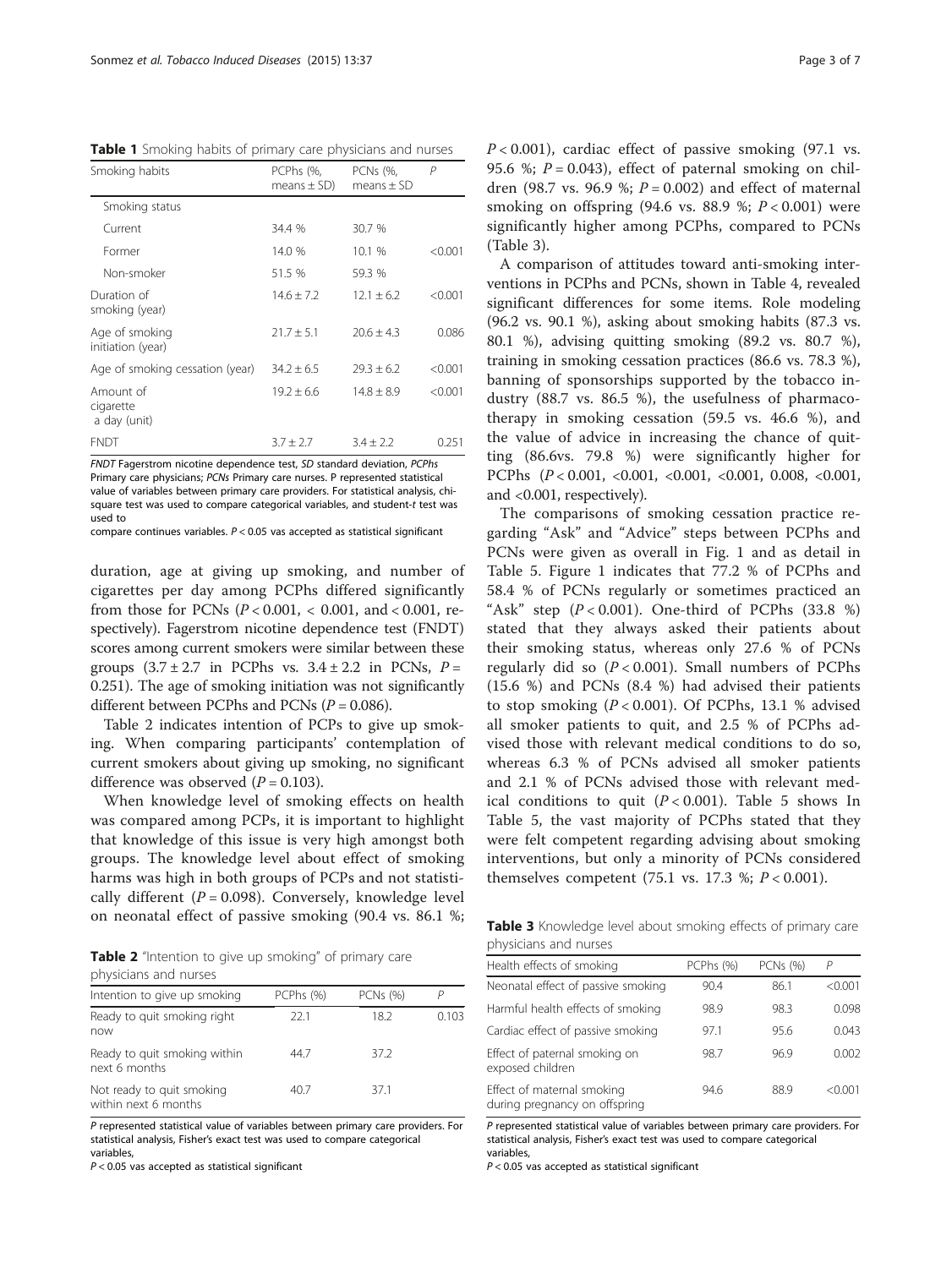<span id="page-3-0"></span>

| <b>Table 4</b> Altitudes towards smoking of primary care physicians |  |  |  |
|---------------------------------------------------------------------|--|--|--|
| and nurses                                                          |  |  |  |

| Altitudes towards smoking                                      | PCPhs (%) | PCNs (%) | P       |
|----------------------------------------------------------------|-----------|----------|---------|
| Role model of health provider<br>for patients and public       | 96.2      | 90.1     | < 0.001 |
| Setting prototype by not<br>smoking                            | 91.8      | 89.9     | 0.332   |
| Routine asking about patients'<br>smoking habits by PCPs       | 87.3      | 80.1     | < 0.001 |
| Routine advise patients to quit<br>smoking by PCPs             | 89.2      | 80.7     | < 0.001 |
| Getting a specific training<br>on cessation                    | 86.6      | 78.3     | < 0.001 |
| Speaking to community<br>groups about smoking                  | 70.1      | 69.8     | 0.212   |
| Prohibition of smoking in<br>closed public area                | 93.5      | 93.7     | 0.749   |
| Health warning on cigarette<br>package                         | 89.5      | 89.3     | 0.935   |
| Banning sponsorship<br>supported by tobacco industry           | 88.7      | 86.5     | 0.008   |
| Extension of ban on the<br>tobacco product advertising         | 90.9      | 90.1     | 0.737   |
| Sharp increase the price of<br>tobacco product                 | 69.7      | 70.8     | 0.504   |
| Advice patients to avoid<br>smoking around their children      | 97.7      | 97.5     | 0.292   |
| Pharmacotherapy is useful for<br>smoking cessation             | 59.5      | 46.6     | < 0.001 |
| Less likely to advise people to<br>stop smoking, if HCPs smoke | 55.3      | 52.5     | 0.386   |
| Increase in chance of quitting<br>smoking advised by HCPs      | 86.6      | 79.8     | < 0.001 |

P represented statistical value of variables between primary care providers. For statistical analysis, Fisher's exact test was used to compare categorical variables,

 $P < 0.05$  vas accepted as statistical significant

Regarding barriers to tobacco intervention, lack of time, low patient priority, low provider priority, and lack of reimbursement were cited by 35.9, 28.7, 26.9, and 8.4 % of PCPhs and by 23.1, 35.7, 32.1, and 9.0 % of PCNs, respectively. Lack of time was the item most commonly cited by PCPhs, whereas low patient priority was most commonly cited by PCNs  $(P < 0.001$ ; Fig. [2](#page-5-0)).

#### **Discussion**

This study's findings are based on data from healthcare providers working in primary care settings in the several cities in Turkey; thus, they are likely representative of healthcare providers nationwide. The findings provide a comprehensive and comparative look at tobacco use, tobacco attitudes, and knowledge and practice among PCPhs and PCNs in primary care settings in Turkey.

Based on our findings, smoking prevalence among PCPs (34 % for PCPhs and 30 % for PCNs) was higher in our country than in some other countries. In the USA, a study conducted in 2010 found that smoking prevalence was less than 6 % among PCPhs and less than 13 % for nurses [\[13](#page-6-0)]. Stamatopoulou et al. [[14](#page-6-0)] reported that smoking prevalence among nurses was 32 % in Greece. A study conducted in Bosnia and Herzegovina in 2002 revealed that approximately 45 % of surveyed physicians and nurses smoked [[15](#page-6-0)]. A study in 2000 of Italian general practitioners determined that 28.3 % smoked [\[16\]](#page-6-0). The smoking prevalence in the present study was markedly higher than that in the general Turkish population according to a 2010 study (TURDEP II), which revealed that the smoking prevalence was about 31 % in men and 10 % in women [\[17](#page-6-0)]. We emphasize that there was comparable difference in ratio of current smoking between the two PCP groups. The majority of the PCPhs in our study was male, but almost all of the PCNs were female staffs. That's why the statistical significant was observed between two groups.

The ages of smoking initiation and cessation and the duration and amount of smoking in our participants were similar to those of the general population. Health professionals had shorter smoking durations, earlier smoking cessation, and lower smoking amounts than did PCPhs in this study. We suppose that the number of female primary care providers was greater among healthcare professionals than in the general population, and female physicians are less likely to smoke. This would explain the shorter duration, earlier cessation, and lower amount of smoking among healthcare professionals. The BREATHE study revealed that the average smoking amount, in terms of pack-years, was lower among females than males [\[18\]](#page-6-0). Bernat et al. [[19\]](#page-6-0) stated that 25 % of young adults initiated smoking between the ages of 18 and 21 years, in contrast to our results. Consistent with our results, the age of initiating smoking in the general population was reported in a systemic review to be 18–24 years [[20\]](#page-6-0). In our study, the differences in age of smoking cessation and amount of cigarette a day between two PCP groups were observed. We can suggest that differences might be due to heavier work load and more stress factors among PCPhs than PCNs.

An important point was PCPs' "intention to give up smoking" in this study and similarities in this item. Measures of the intention to stop smoking vary among countries, and the range of responses and ethnicity [\[21](#page-6-0)]. Tsoh et al. [\[22\]](#page-6-0) reported that 36 % of their subjects intended to quit soon. In our study, a minority of PCPhs and PCNs stated that they were ready to quit smoking right now. Smit et al. [[23](#page-6-0)] suggested that desire and intention were independent predictors of quit attempts, whereas duty was not a predictor. Apart from the duty of PCPs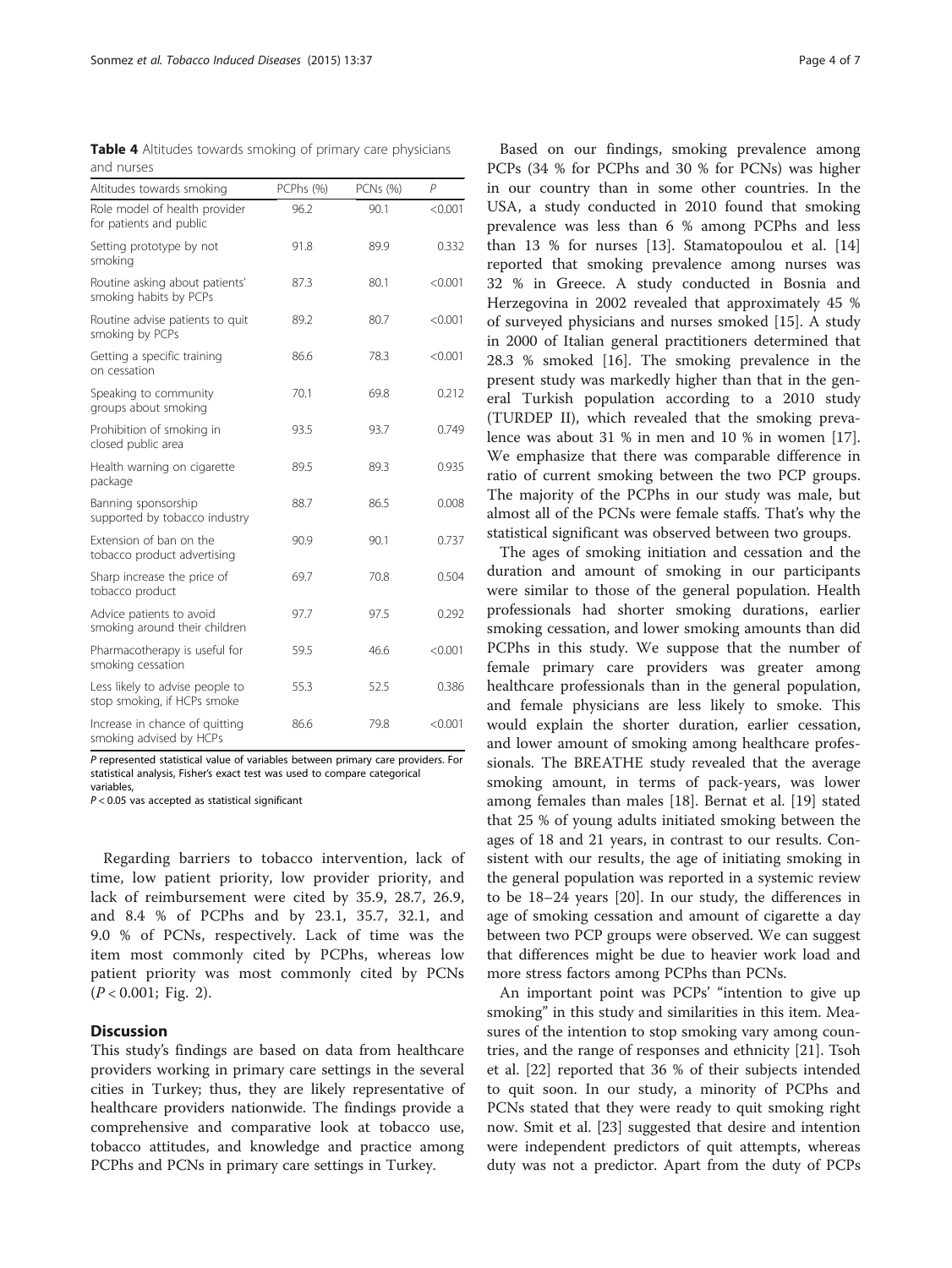<span id="page-4-0"></span>

to quit, measures of intention to stop smoking along with attempts among PCPs may help them change their behavior.

Health professionals are expected to be role models for their patients, and that includes, in general, their behavior in health-related matters such as diet and exercise, particularly tobacco use [\[24](#page-6-0)]. Health professionals have the opportunity to model healthy behavior for their patients [\[25](#page-6-0), [26](#page-6-0)]. We observed that items related to attitudes toward being a role model and setting a good example by not smoking were significantly different between PCPhs and PCNs in this study, and at least 90 % of PCPhs and PCNs had positive attitudes toward serving as a role model for their patients and the public and setting a good example by not smoking. Consistent with our these findings, another study reported that about 59.1 % of PCP staffs had positive attitudes toward smoking cessation, whereas 17.3 % had negative attitudes. We found high positive attitudes about smoking cessation and tobacco control. We suggest that this provides a good opportunity for ministerial officers to engage healthcare professionals in smoking cessation interventions by providing tailored training in such interventions. We

Table 5 "Ask" and "Advise" steps of smoking cessation practice implemented by primary care physicians and nurses

| Smoking cessation practice steps                      | PCPhs (%) | <b>PCNs</b> (%) | $\mathcal{P}$ |
|-------------------------------------------------------|-----------|-----------------|---------------|
| Asking about smoking status                           |           |                 | 0001          |
| Regularly always asking                               | 33.8      | 27.6            |               |
| Sometimes asking                                      | 43.4      | 30.8            |               |
| Never                                                 | 228       | 41.6            |               |
| Advise patient to stop smoking                        |           |                 | < 0.001       |
| Advise to all smokers                                 | 13.1      | 6.3             |               |
| Advise to smokers with relevant<br>medical conditions | 25        | 21              |               |

P represented statistical value of variables between primary care providers. For statistical analysis, chi-square test was used to compare categorical variables,  $P < 0.05$  vas accepted as statistical significant

observed that there was a profound difference in attitudes between PCPhs and PCNs are more interesting. Actually, we did not expect the significant differences in attitudes because both groups PCP groups are responsible for tobacco control in primary health care. We considered that discrepancy in faculty curriculum on smoking cessation practice and smoking interventions for physicians and nurses before and after graduation might be effective on significant differences in attitudes.

In the present study, over half of the healthcare professionals asked about the smoking status of their patients, but only about one-third of PCPhs and PCNs regularly practiced an asking step during their daily clinical activities. A study from the Mediterranean region reported that 60 and 36 % of PCPhs regularly practiced asking and advising steps, respectively, in their practices [\[27](#page-6-0)]. Smith et al. [[28](#page-6-0)] found that that almost all nurses had asked and advised, if only seldom, but less than half did so frequently; they also reported no significant difference between rural and urban nurses.

A recent study reported five main barriers to smoking interventions by PCPhs: limited perceived role for PCPhs, lack of time during consultations, past experience and presence of disincentives, patients' inability to afford medications, and lack of training in smoking cessation skills [[29](#page-6-0)]. In a previous study, the majority of PCPhs felt that smoking cessation support was too time consuming [[30](#page-6-0)]. In the present study, we found that a lack of time on the part of PCPhs and low patient and provider priority on the part of PCNs were the most commonly reported barriers. In contrast to our findings, Block et al. [[31](#page-6-0)] in the USA found that low patient priority was the major issue for both PCPhs (36.5 %) and PCNs (56.8 %). In Turkey, about 3654 are affiliated with family health units, and about 65 patients per day are examined by each PCPhs [[32](#page-6-0)]. The lack of time identified by PCPhs in the study may simply be due to this high workload. Although preventative medicine, such as tobacco control, is included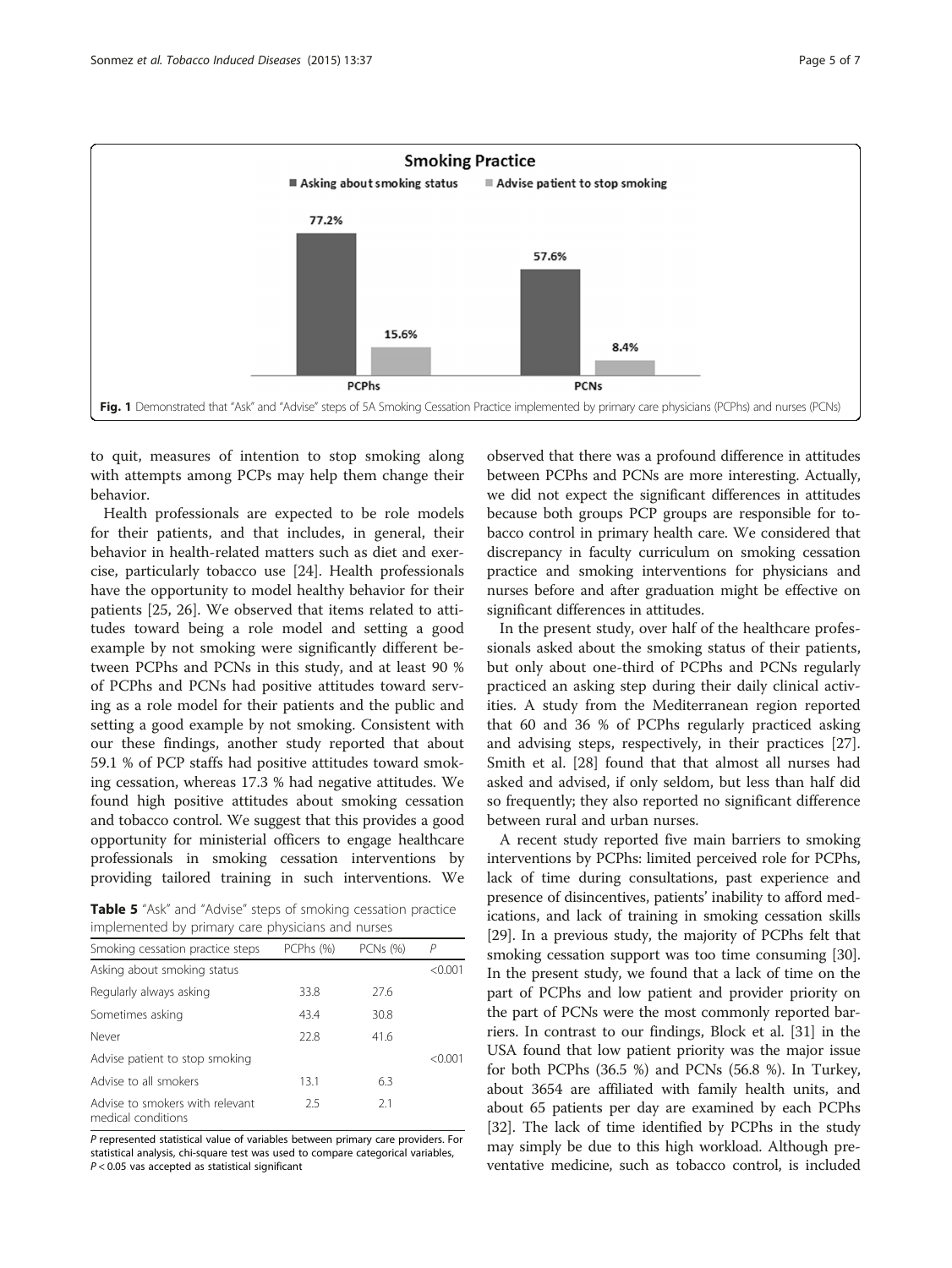<span id="page-5-0"></span>

among the responsibilities of PCNs, the low provider priority may be due to inadequate training and low competence among PCPs [\[33, 34](#page-6-0)]. The low patient priority may be due to resistance to quitting and a lack of awareness on the part of patients.

#### Study limitations

The study had some limitations. The limitations of selfselection and the self-report nature of the survey represent potential sources of bias and may have resulted in underestimation of the true smoking prevalence rate and misrepresentation of attitudes toward smoking and smoking cessation practice. Self-report questionnaires are always open to respondent bias, especially on a sensitive topic such as smoking behavior. Participation in this study was voluntary, and current smokers may have avoided completing the study survey or participating in the study at all. The results of this study are not fully representative of PCNs and PCPhs in primary care settings across Turkey, and should not be generalized to healthcare professionals more broadly. Some sociodemographic features of healthcare providers, including marital status and economic levels, could have considerable effects on behavior and knowledge levels of healthcare providers regarding tobacco control; we did not include marital and economic information of participants in the analyses. Finally, passive smoking has been considered another problem for human health, and we did not investigate whether PCPs asked their patients about passive smoking exposure.

## Conclusions

The rate of current smoking among primary care providers in Turkey is higher than that in many countries. There were differences and similarities regarding smoking habits between primary care physicians and nurses. Knowledge levels and attitudes toward smoking and tobacco control were high among all primary care

providers, but higher among physicians than among nurses. Barriers to smoking intervention most frequently stated by physicians and nurses were lack of time and low patient priority, respectively. Smoking interventions by healthcare providers were quite low. The majority of physicians felt competent, but nurses did not, regarding smoking intervention measures.

#### Competing interests

The authors declare that they have no competing interests.

#### Authors' contributions

All authors read and approved the final manuscript.

#### Acknowledgements

We thank to local directorships of Health Ministry of Turkey for their corporation in the study.

#### Author details

<sup>1</sup> Department of Family Medicine, Duzce University, School of Medicine, Duzce, Turkey. <sup>2</sup>Department of Chest Diseases, Duzce University, School of Medicine, Duzce, Turkey. <sup>3</sup>Community Health Center, Isparta, Turkey.<br><sup>4</sup>Department of Neurology, Duzce University, School of Medicine, D. <sup>4</sup>Department of Neurology, Duzce University, School of Medicine, Duzce, Turkey. <sup>5</sup>Community Health Center, Duzce, Turkey. <sup>6</sup>Cukurca State Hospital, Hakkari, Turkey. <sup>7</sup>Poturge State Hospital, Malatya, Turkey. <sup>8</sup>Tuzla Family Health Center, Istanbul, Turkey.

#### Received: 20 May 2015 Accepted: 4 November 2015 Published online: 12 November 2015

#### References

- Sarna L, Bialous SA, Sinha K, Yang Q, Wewers ME. Are health care providers still smoking? Data from the 2003 and 2006/2007 Tobacco Use Supplement-Current Population Surveys. Nicotine Tob Res. 2010;12:1167–71.
- 2. Pelkonen M. Smoking: relationship to chronic bronchitis, chronic obstructive pulmonary disease and mortality. Curr Opin Pulm Med. 2008;14:105–9.
- 3. Zwar NRR, Borland R, Stillman S, Cunningham M, Litt J. Smoking cessation guidelines for Australian general practice. Aust Fam Physician. 2005;34:461–6.
- 4. Vogt F, Hall S, Marteau TM. General practitioners' and family physicians' negative beliefs and attitudes towards discussing smoking cessation with patients: a systematic review. Addiction. 2005;100:1423–31.
- 5. Zwar NA, Zwar NA, Richmond RL, Zwar NA, Richmond RL. Role of the general practitioner in smoking cessation. Drug Alcohol Rev. 2006;25:21–6.
- 6. Pipe A, Sorensen M, Reid R. Physician smoking status, attitudes toward smoking, and cessation advice to patients: an international survey. Patient Educ Couns. 2009;74:118–23.
- 7. Bener A, Gomes J, Anderson JA, Abdullah S. Smoking among health professionals. Med Educ. 1994;28:151–7.